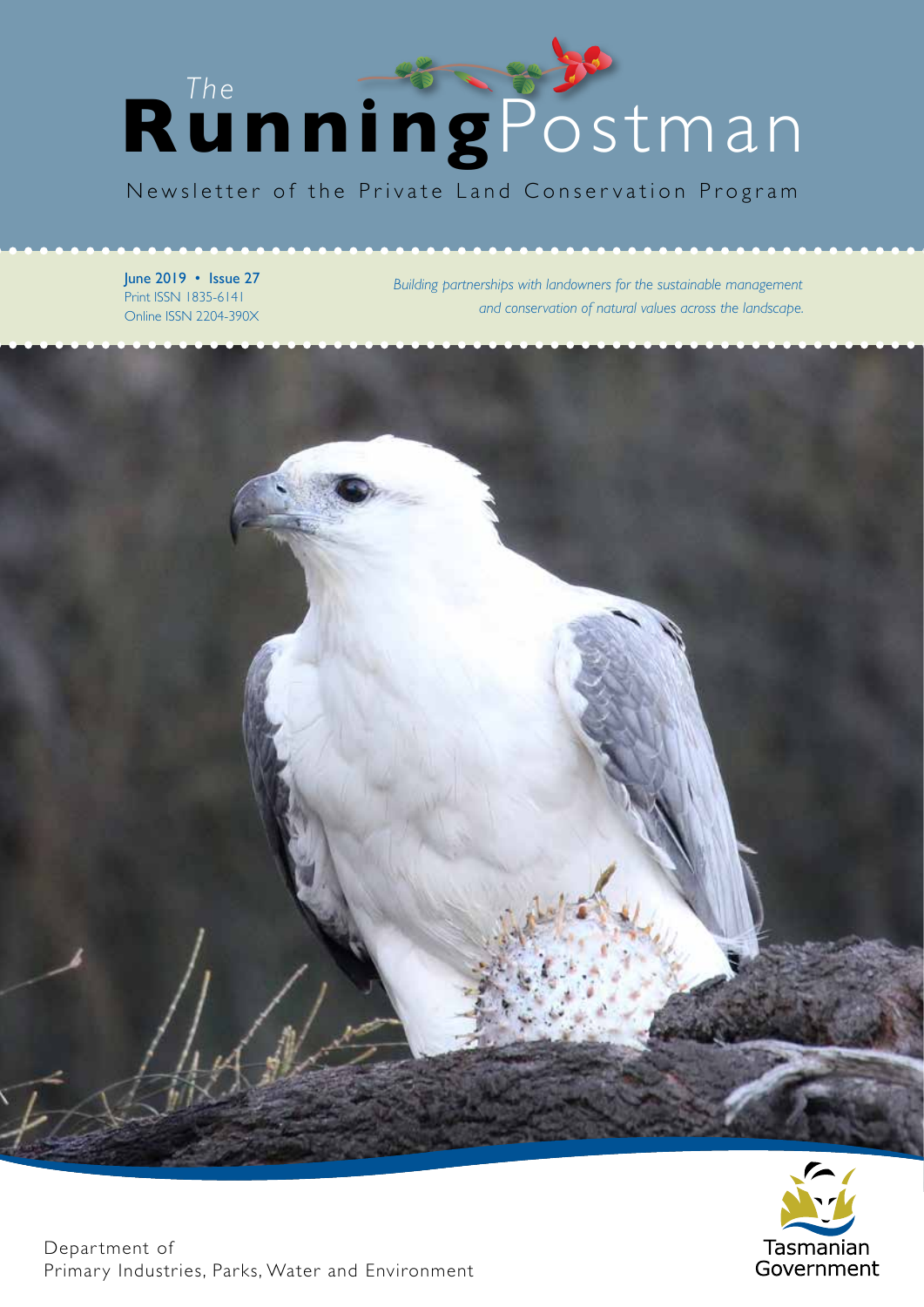## Manager's **message** – June 2019

Welcome to the 27th edition of the Running Postman. In this edition we hear about the fascinating field days held by Conservation Landholders Tasmania (CLT) at Nubeena, looking at the importance of insects – wildlife that are often overlooked. The event included talks from enthusiastic experts as well as hands-on collecting and identification of insects. In recent times the CLT have undergone a change in structure which allows for more independence and greater capacity to apply for funding in their own right. They are also looking to encourage broader participation in the group, including Land for Wildlife members who make such a valuable contribution to protecting wildlife species and habitat in this state.

Foxgloves may be considered pretty

in the garden, but they can have a detrimental impact if they are allowed to escape and spread into areas of natural bushland. They are a difficult weed species to control, but some useful information and tips to successfully do so are provided. We also have an inspiring article from a 'Garden for Wildlife' member about their transformation of an old neglected home and garden into a wildlife-friendly productive food garden in an urban setting.

Many landowners may be interested in the recently released PooFlip which is a great guide for the lifesized identification of the scats of Tasmanian mammals. We take the opportunity to look at this and the other 'Flip' guides in the series.

Since 1st February 2019 there

has been a change in the delivery of Land for Wildlife with all new requests for property registrations being assessed by the Tasmanian Land Conservancy. What this means and how it will happen is outlined.

I'd also like to encourage you to send through your email address to the Program if you have one, as we use email to let people know when there are funding opportunities or field days that may be of interest.

I hope you enjoy reading the articles in this edition.

> *Helen Crawford, Program Manager, Private Land Conservation Program*

## In this **Issue**

| Enthusiasm, generosity and knowledge  and <b>insects!!! and insects on a company of a company of 3</b>                                                                                                                         |  |  |
|--------------------------------------------------------------------------------------------------------------------------------------------------------------------------------------------------------------------------------|--|--|
| Diamond in the rough essays a second contract of a second contract of the Diamond in the rough essays of the second contract of the second contract of the rough estate of the second contract of the second contract of the s |  |  |
|                                                                                                                                                                                                                                |  |  |
| Conservation Landholders Tasmania Update - the times are a changing! <b>Conservation Canadian + 7</b>                                                                                                                          |  |  |
|                                                                                                                                                                                                                                |  |  |
|                                                                                                                                                                                                                                |  |  |
|                                                                                                                                                                                                                                |  |  |
|                                                                                                                                                                                                                                |  |  |
|                                                                                                                                                                                                                                |  |  |

#### **Update your contact details**

Let us know your email address and updated contact details. Contact the PLCP on 03 6165 4409 or email PrivateLandConservation.Enquiries@dpipwe.tas.gov.au

*The Running Postman is printed on Maine Recycled Silk paper, made from 60% post consumer waste fibre and 40% FSC® certified virgin fibre. Maine recycled is also CarbonNeutral®.*

*On the cover: A stunning photo sent to us of a sea eagle feeding on a puffer fish that we just had to share with you. Photo: Stuart Smith (Covenant landowner). Design and layout: Land Tasmania Design Unit, DPIPWE.*

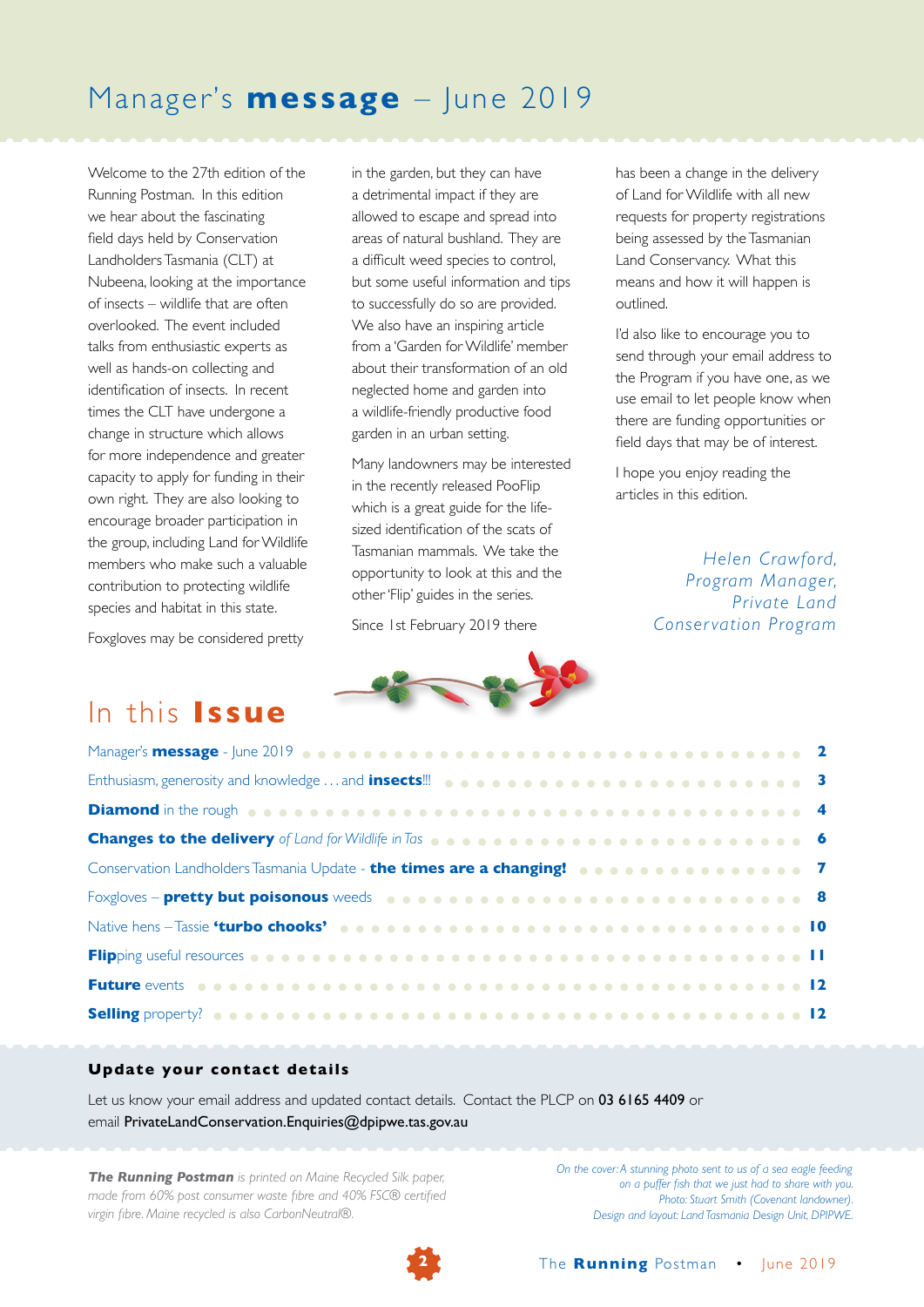## Enthusiasm, generosity and knowledge . . . and **insects**!!!

The Conservation Landholders Tasmania (CLT) weekend event on the importance of insects (18/19 November 2018) was held in the CWA hall at picturesque Nubeena. We especially looked forward to the enthusiasm, generosity and knowledge of CLT guest speakers.

After a warm welcome to all, Gail Dennett shared CLT's currently reduced funding position, plus good news of the new CLT Trust. The Trust will secure formal ownership of the group's name and facilitate exploration of funding possibilities.

Key note speaker, Peter McQuillian captured our attention with the statistic that the insect world provides 99% of biodiversity on earth yet attracts only 1% of conservation funding. As well, if all creatures larger than mice died, biodiversity would drop by 1% but if all life forms smaller than mice died, biodiversity would drop by 99% and complete the 6th great extinction!

Despite insects being the dominant species on earth, only about half are known or named. As the building blocks of life, Peter stressed the need to nurture both common and rare species – plus maintain thresholds that ensure ongoing breeding.

Insects spread diseases such as Zika, Dengue fever, malaria and the Plague. They also eat crops. To counter this, pesticides are continually developed that



consequently become ineffective within 10-30 years - insects respond to them as simply another evolutionary pressure.

In his second session, Peter suggested ways landholders can promote insect numbers and diversity. As devourers of sugars and protein, insects are responsible for soil conditioning, food dispersal, pollination, recycling of organic matter, and aerating soil. Robust insect populations can be supported by a move away from monocultures to more complex, diverse natural environments with native grasses, rocks, trees and leaf litter.

Historically, introduced sheep and cattle have impacted soils and flattened terrain thus reducing insect habitat. Today for example, climate change is increasing spring warmth and awakening bees earlier, but as days remain short, flowers are not opening - we have yet to see if bees can adapt.

A terrific Q&A session covered topics around birds, fungi, bumble bees, foxgloves, roadside spraying, lyre birds, European wasps, echidna latrines, mosquitoes in Tasmania, the size of Australian flowers, and felling of dead trees. This is why we love CLT gatherings: they truly address the complexity of maintaining a healthy natural environment!

After lunch we drove to a Tasmanian Land Conservancy property. Divided into groups and furnished

with containers, preserving fluids, nets, sticks and collection trays, we photographed, collected, identified and mostly released a variety of insects - while Peter, Janet and Oliver roamed around offering assistance.

A cool breeze and setting sun prompted our return to the Parsons Bay Retreat for a tasty meal followed by a lively game of "Bug Bingo" creatively named by Janet Smith.

Sunday morning, Karen Richards and Chris Spencer provided a memorable double act. Karen noted that of the 216 listed threatened fauna in Tasmania, 119 were invertebrates about which we know little except that they inhabit specialised environments: wetlands, higher altitudes, caves and stream headwaters. She also impressively described specific sizes of a selection of snails, beetles, crustaceans, butterflies and sea stars, displaying their Tasmanian distribution.

Chris then enthralled (entertained!) us with details of his research into the Simpsons Stag Beetle (studied for 23 years); one of the lewel Beetles, declared extinct in 1999 and then found again. His anecdotes should inspire us to press politicians at all levels for greater funding of insect research!

## *Dylan Yorkston and Carolyn Emden*

*Photos (clockwise from left): Class room talks – Janet Smith giving a presentation. Looking for invertebrates – Jumping spider web and eggs. Jumping spider found on bark. Photos: Gail Dennett.*

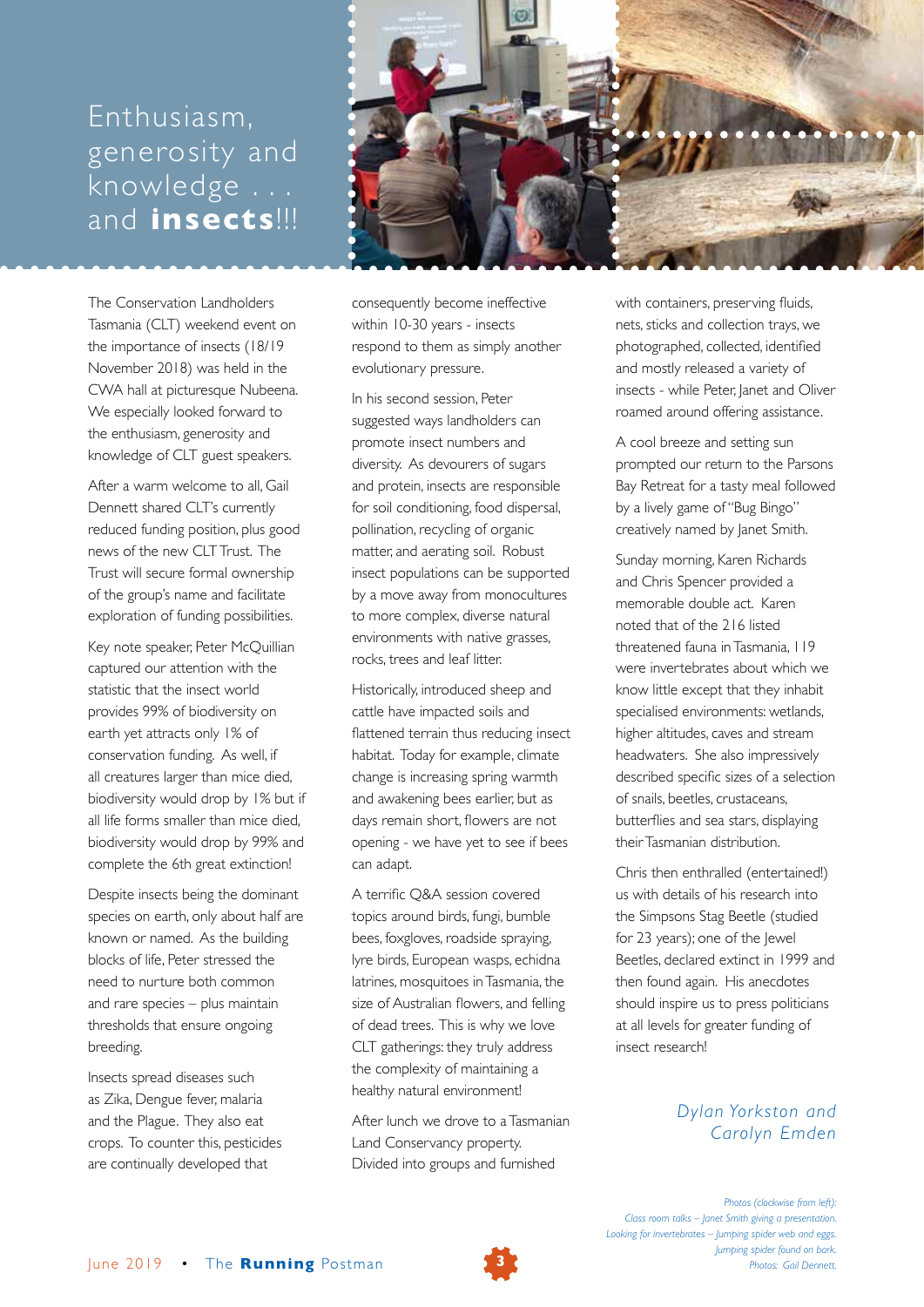## **Diamond** in the rough

*An inspiring story from a 'Gardens for Wildlife' member about creating a wildlife-friendly productive food garden in an urban setting – truly a Garden for Wildlife.*

My husband, Andrew, and I flew home to Launceston, Tasmania for Christmas in 2014 and noticed a 'for sale' sign on the fence two doors down from his parent's home. The real estate agent kindly agreed to show us around, even though it was the holidays. I can remember the moment we walked in the door because it was like stepping back in time. Built in 1875, the house had been largely abandoned for nearly 70 years and was filled with a lifetime of dust and cobwebs. It had no power, no kitchen, and was dark and gloomy with lead paint flaking off all the walls. As we walked through the tiny rooms that made up the servants quarters, the agent advised us the house was going to auction and would likely be purchased by a construction company that would knock it down and cover the 1 acre block with units. It was at this moment

we passed through a bizarre false wall erected in the middle of the hallway and into the main part of the home. Suddenly, the grandeur of the house was revealed as Andrew and I stood in the murky, dusty light slowly spinning around trying to take in the height of the ceiling, the decorative archway and architraves, the 10m long hallway. The real estate agent disappeared out the front door and I turned to Andrew and said: "we *have* to save this house". Ten minutes later we made an offer.

It was madness really. We were living in Melbourne and had no intention of buying a house, never mind one that was not livable – yet, the house was ours! For 18 months the house sat as it had for so long, slowly crumbling. I lived in the house as best I could, but with no bathroom, kitchen, laundry, or heating, life wasn't easy. I spent much of my time speaking with neighbours and the Heritage Council and searching the internet, museum, and city archives to find information on the history of

the house. Sadly, little had been documented and some records had been lost in the Invermay floods. I was able to locate a single aerial photograph from 1920 and determine the original name: Ellerslie House.

I IFF

Finally, in 2015, Andrew and I quit our jobs and joined forces with his uncle (a builder) to spend six months working on the house. This was a physically and financially challenging time, but the rewards were huge. A kitchen, bathroom, bedroom and 33m verandah were revealed to the world: no small feat considering the house had no power (and power tools were required to renovate it!). The misery of chasing electrical wires into double-brick is something Andrew will probably never forget, as is four days of bashing down a chimney (I hurt in places I didn't even know existed and earned the nickname Darth Vader because I was covered head-to-toe in black soot).

The struggles this house created

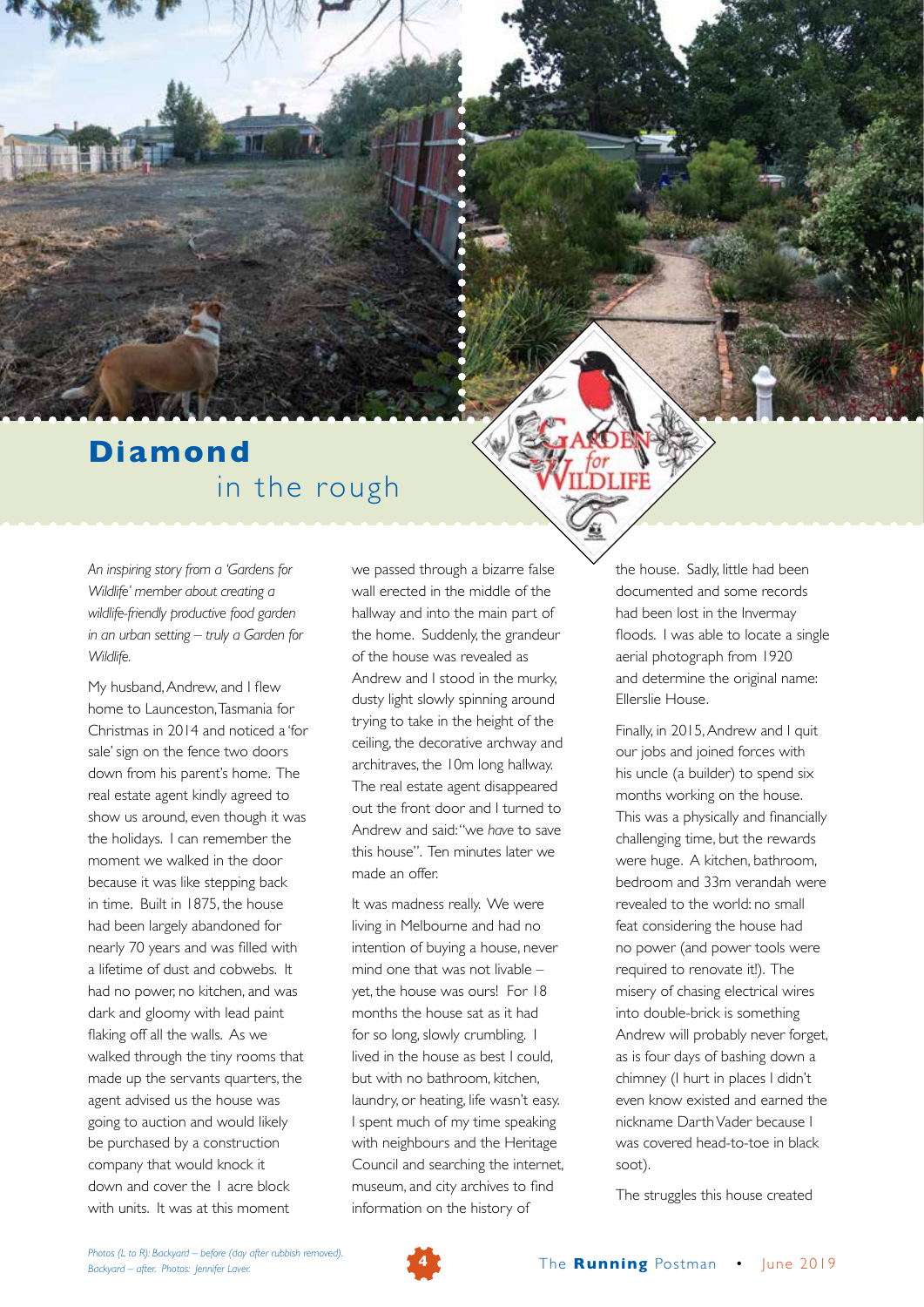

are now well behind us, and Ellerslie House is now a much-loved, (nearly) fully restored beauty. From the street, all you can see are her seven chimneys standing tall above the high fence. Ellerslie House was built by Daniel Room who also built Mayfield House a couple doors down. Daniel's son, Tom Room AM became a Mayor of Launceston. Few realise the piece of history that sits quietly behind the gates, so we make an effort to throw the gates open in summer and invite people in for a tour.

The tour includes the 0.5 acre of gardens, which are part of the DPIPWE *Gardens for Wildlife* network. Ellerslie House sits in the middle of the plot, with the northern half converted to permaculture where everything from kiwi fruit to hops are grown in huge abundance (excess produce is donated to the Launceston homeless shelter and various 'crop swap' community groups). The southern half of the block was once a junkyard, filled with abandoned vehicles, water tanks,

and more shards of broken glass, nails, and screws than one could possibly count. The junk was removed, along with decades of invasive blackberry and the land fully restored and converted to bushland, complete with a large pond and >300 Australian native plants. Many of these plants we propagated ourselves through the Tasmanian Native Plant Society, with the property now home to numerous unusual and endangered species such as serrated banksia and river heath. A historic 40m high California sequoia planted in circa 1914 is in the garden. Fundamental to the recovery of this 'metropolitan oasis' is a monitoring system which Andrew and I implemented just prior to the restoration: every month we deploy a special net (malaise trap) which generates data on the abundance and diversity of flying insects. We currently have data for four years, during which time the cuttings we planted have grown from tiny sticks into fully-fledged trees.

There are different levels of

adventure in life. And there are moments that define you. We never guessed it would be the accidental discovery of a house that would set our lives on a whole new trajectory. For us, Ellerslie House has become a teaching tool: if a house built in 1875 that was all but forgotten can become self-sustaining on a relatively small block (note: the house survives on a 5kw solar system – we haven't had a power bill in three years and has rainwater collection), it speaks to the potential in all buildings and gardens, new and old.

### *Jennifer Laver (Gardens for Wildlife member)*

(Jennifer's story and more pictures are available on the Gardens for Wildlife web site www.gardensforwildlife.dpipwe. tas.gov.au)

> *Photos (clockwise from left): Demolition inside the house. Front yard – before. Front yard – after. Photos: Jennifer Laver.*

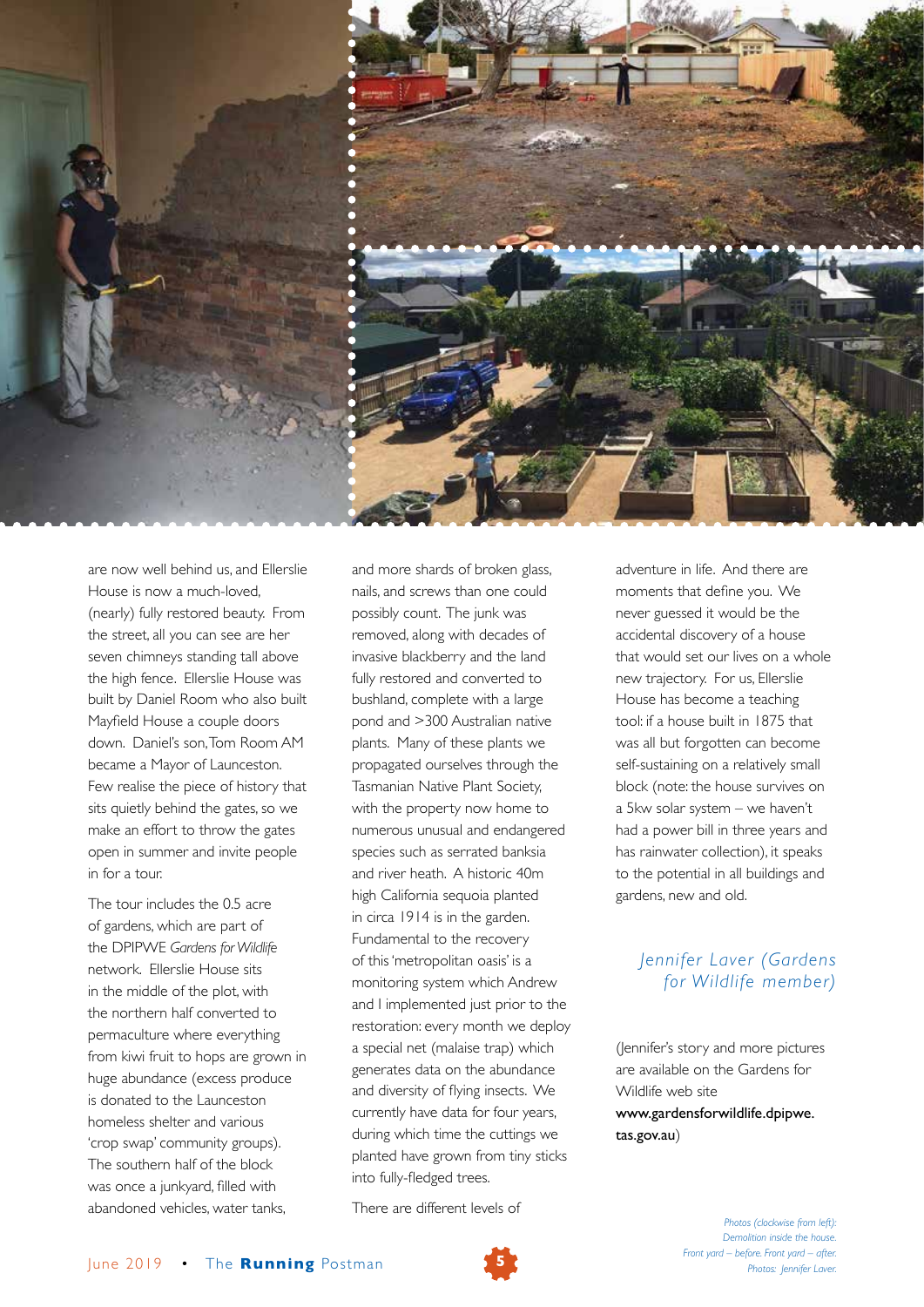All Land for Wildlife (LFW) members should have received a letter late January 2019 to advise of the proposed transition of the LFW scheme from the DPIPWE Private Land Conservation Program (PLCP) to the Tasmanian Land Conservancy (TLC) Inc. TLC commenced delivery of the scheme on 1st February 2019 under a 12 month trial period.

DPIPWE have operated the LFW scheme in Tasmania since 1998 through an agreement with the Victorian Government. The LFW scheme originated in Victoria in 1981 and the State of Victoria holds the copyright and trademarks of the scheme.

The Department considers the transition of the scheme to the TLC as an opportunity to build on the existing scheme and secure its long term delivery. The TLC have committed to extending the reach of the scheme through the use of volunteer assessors and greater community awareness raising, as well as providing opportunities for additional engagement and support to LFW members. The Government remains supportive of LFW and recognises the positive contribution made by LFW landowners in maintaining and protecting areas of natural bushland and wildlife species on their properties.

The Department and TLC will be undertaking a review over the coming months to consider whether the TLC will take on the full delivery of the scheme once the 12 month trial concludes. The review will be an opportunity for both parties to consider how the

scheme is being delivered and whether the national standards are being met. It will also consider feedback from the community.

If full transfer of the scheme to  $T\Box C$ occurs, existing LFW members will retain their registration and will not need to reapply to LFW, provided that they provide consent to have their contact details transferred to the TLC. Under the terms of DPIPWE's agreement with Victoria, personal information obtained for the LFW scheme cannot be released without the consent of the landowner. This requirement means that should the scheme transition fully to the TLC, the Department will only be able to provide contact information to the TLC for those landowners who have provided written consent. This process will be made as simple as possible for landowners, who can either indicate their consent via email or sign a form which the Department will provide together with a selfaddressed envelope.

I have been the State LFW Coordinator since 2004 and have had a strong commitment to ensuring the scheme kept going and growing over this time. It is such a wonderful nature conservation scheme which I have felt very privileged to be involved with, especially since I am passionate about protecting our wildlife species and their habitats. The success of the scheme nationally has largely been due to its simplicity and direct contact with landowners. For me it has been such a pleasure to have met so many members and been invited to walk their land – a truly special and wonderful experience

which I have enjoyed enormously.

I will remain the State LFW Coordinator for the twelve month transitional period and will oversee the transition. However, I will no longer be undertaking LFW property assessments. Matt Taylor from the TLC will be the central point of contact for new property assessments. If you have any concerns or would like more information about the new arrangement, please give me a call to discuss. Your feedback is most welcome as it helps maintain the standards that have been set for LFW in Tasmania and supports continued improvement in the delivery of the LFW scheme. I can be contacted on 6165 4409 or iona.mitchell@dpipwe.tas.gov.au.

*Iona Mitchell*



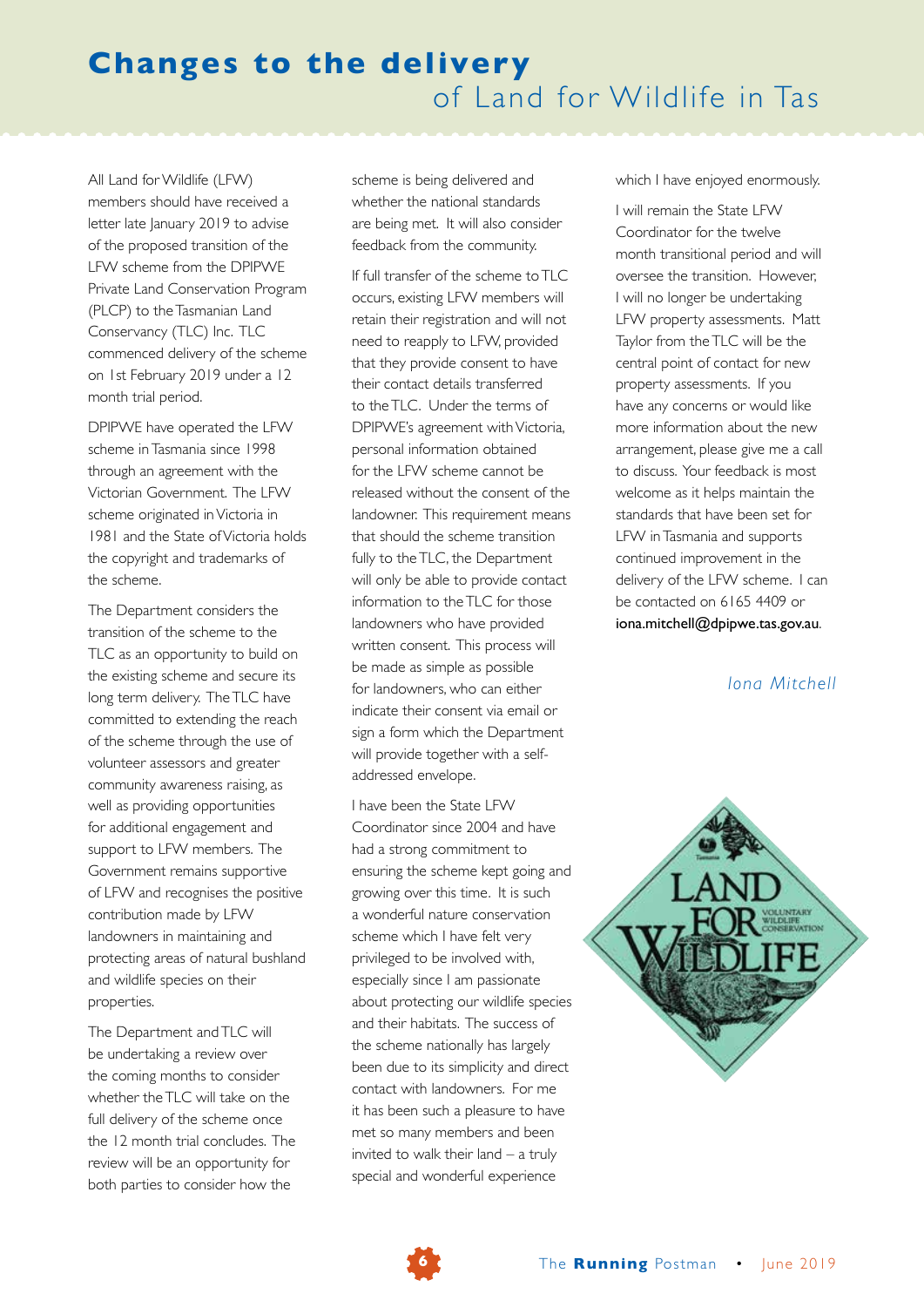

# Conservation Landholders Tasmania Update **the times are a changing!**

The last twelve months has seen significant changes to Conservation Landholders Tasmania (CLT) with its formalisation into an educational trust. It continues to provide a learning forum for private landholders with conservation covenants as well as other landholders who are concerned for the conservation of biodiversity the beneficiaries of the trust.

The 9 trustees are representatives of a variety of different landholdings across Tasmania. For its first 7 years CLT was an unincorporated body of like-minded land carers and conservationists. The organisation performed an important educational service thanks to the continued financial and professional support of its trusted partners, the Tasmanian Land Conservancy (TLC) and the three NRMs across the State as well as the support of DPIPWE including the publication of articles in this newsletter. In these times of financial constraints it became clear that the organisation needed to become independent, stand on its own feet and be able to bid for funding in its own name. The TLC, NRMs and DPIPWE still offer enormous support through their generosity and wider professional and other resource

bases. The Trustees have met with their representatives over the last year and are pleased to say that they are confident that that support will continue into the future.

The format of two field days per year, one in the south and one in the north of the State each Autumn and Spring with a full day forum in the middle of the year and the middle of the State will continue.

What is exciting, however is that the trustees would like to extend their educational initiatives to a wider and younger audience.

There has been a strong emphasis on the conservation of flora on land with a lesser emphasis on the importance of conservation of the native animals, birds and other fauna that inhabit that land. Last year CLT ran two popular and successful field days on Tasmanian devils in the north and on the importance insects play in biodiversity in the south. CLT recognises the crucial role all registered Land for Wildlife members fulfil in contributing to the State's conservation of biodiversity when it comes to our very special native wildlife. We would like to liaise and work more closely with them in contributing and participating in future field days

and forums specifically aimed at their particular important interests.

CLT is also mindful that the average age of those who attend its field days and forums is often towards the top of the spectrum. We recognise that conservation of biodiversity is not restricted to one or two generations but is something to be embraced without boundaries of time. Much covenanted land is in perpetuity. We would like to work with the younger generations to assist them in their lifetime ambition towards caring more for our environment. We are keen to develop initiatives for future generations of conservationists to have opportunities to experience and learn about conservation of biodiversity on not only private, but all land.

A comment at field days we often hear is "I wish I knew all this earlier". That's a powerful motivator, as is the strong indication that younger generations want to be part of the on-going conservation movement . . . so watch this space!

*John Dennett, Trustee CLT*

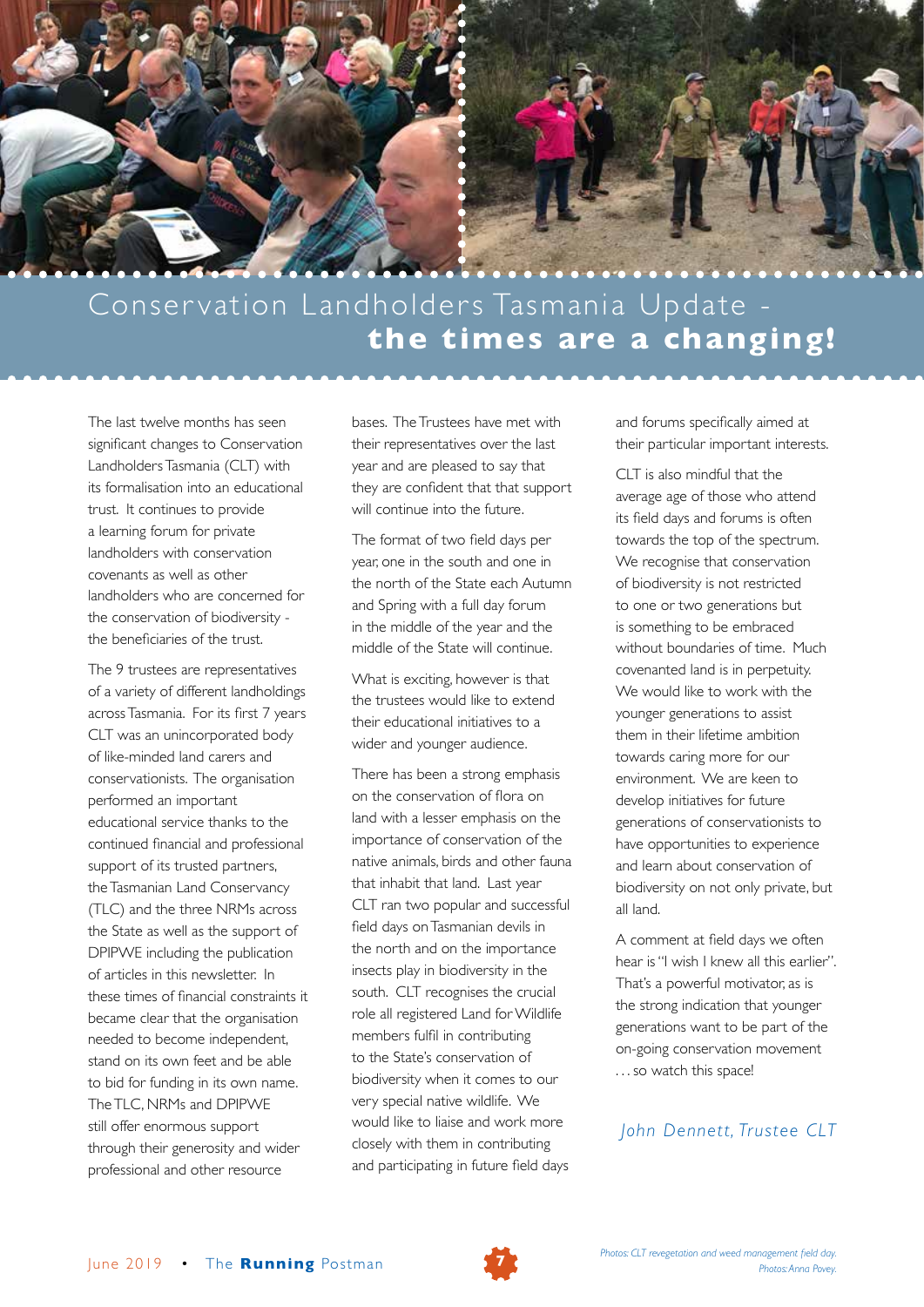

Although photographers may admire the tall, pink spikes of foxglove flowers, conservation landholders know that this plant is a weed which can cause a significant problem in moister parts of the state where it can be very abundant. As every part of the plant is extremely poisonous, there do not appear to be any native herbivores which are able to control this species. Where dense, it can exclude native flora and fauna almost completely. Fortunately, there are some aspects of its biology, as well as some herbicides, which can work in our favour, if we use them carefully.

*Digitalis purpurea* (family Scrophulariaceae), was first known by the Anglo-Saxon name 'foxes glofa' because its flowers look like the fingers of a glove. This name is also thought to be related to a legend that bad fairies gave the blossoms to the fox to put on his toes, so that he could muffle his footfalls while he hunted for prey. Foxglove has been used as a heart medicine, digitalis, but has been largely replaced by standardized pharmaceutical preparations because it is one of the most dangerous medicinal plants in the world, with the therapeutic dose extremely close to the lethal dose. People have been poisoned when they have drunk a foxglove tea, thinking it was comfrey

(which does look very similar). Eating any part of the plant can be fatal, and you should wear gloves if handling foxglove.

Foxglove is a native of Europe and northern Africa, but has become naturalised as a weed in southeastern Australia, New Zealand, Turkey, South America (i.e. Brazil and Chile), Canada and the northern parts of USA (including Alaska). It tends to prefer part-shade, but can also thrive in full sun (if the soil is not dry) and relatively shaded areas, but dense vegetation can prevent its establishment. Foxglove favour nutrient-rich, acidic soils which are well draining.

Many people in wet forest and riparian areas of Tasmania will be familiar with this weed, and it seems to be heavily associated with past forestry activities and old farms, as it was planted early in European settlement. While it doesn't tend to grow within an intact forest, it will typically be common at the edges of tracks, roadsides and clearings, and along waterways, where it can find the moisture and the light that it needs.

Many landholders have been reporting an increase in foxglove abundance and spread in recent years. Some people have noticed an influx of foxglove near rivers after flooding, but people are reporting more foxgloves in other areas too. It is possible that the spread of feral bumblebees is contributing to increased seed-set of foxgloves. Bumblebees are "buzz pollinators"; when they visit flowers, they rapidly contract their flight muscles, producing strong vibrations that forcibly expel pollen from the flower's anthers. Foxgloves have co-evolved with bumblebees and produce greater numbers of fertile seeds in their presence.

### **Control – don't disturb the soil, consider herbicides, and aim for alternative (native) vegetation cover**

One of the most important factors to bear in mind in controlling foxglove is its need for light to germinate, and thus its liking for soil disturbance. The seed will not germinate if it is covered by soil (or dense vegetation). Every time you disturb the soil, seeds may be brought to the surface where they can germinate in the light. As each plant can produce half a million seeds in a year, and seeds can live up to 100 years in the soil, you can bet that there are plenty of seeds waiting to germinate! Minimising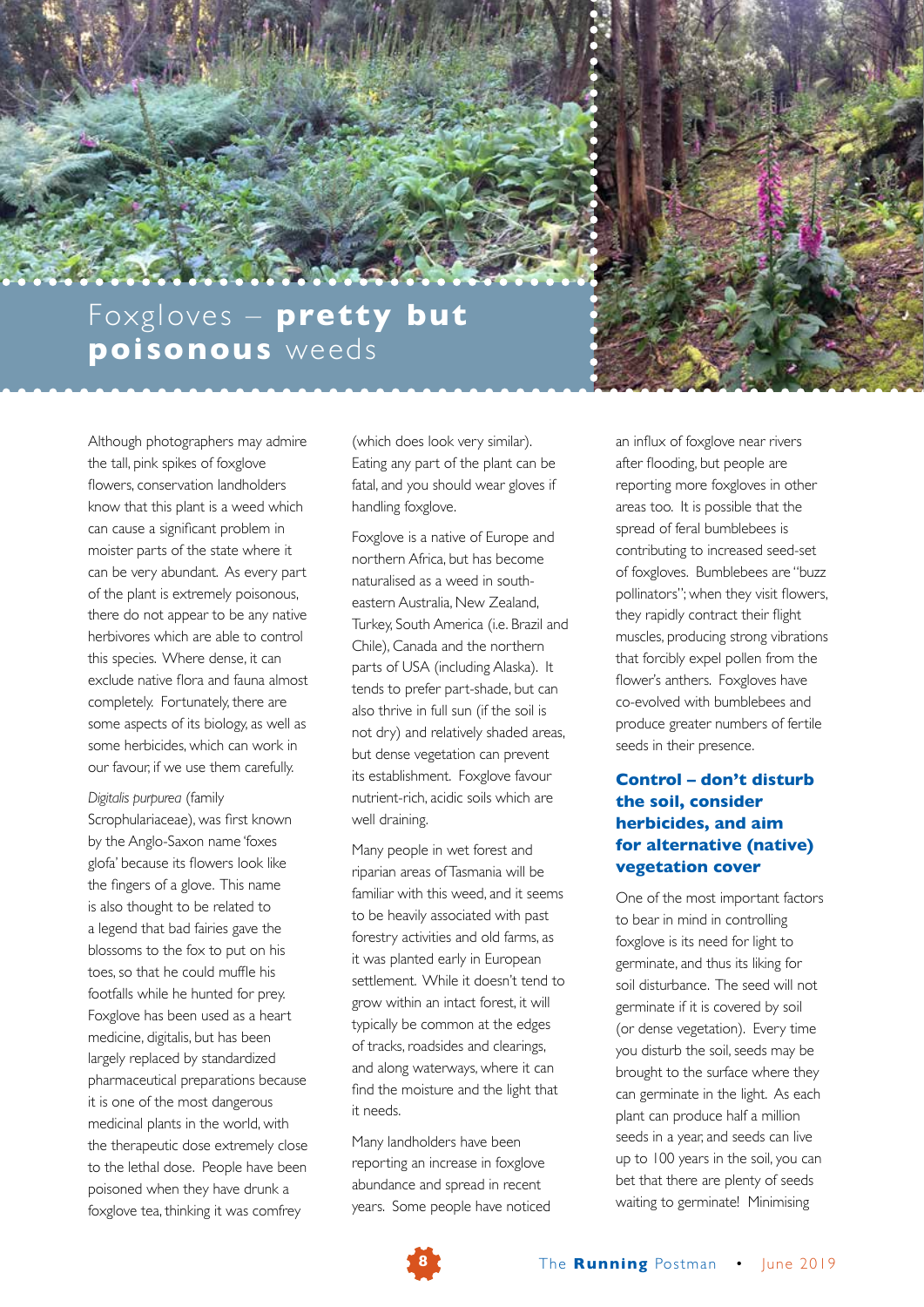

soil disturbance is therefore an important component of control.

Hand-pulling can be a useful method of control, especially where the weed is sparse, but it does pull up soil too. Minimise this soil disturbance, and try to cover the soil with native plants or mulch afterwards. Foxglove is a biennial, forming a rosette in its first year and a flower spike in its second year. Hand-pulling while the plants are still small may be the most effective non-chemical control.

A recent trial by the Working Neighbours Program of Parks and Wildlife Service compared hand pulling to spraying with metsulfuronmethyl herbicide (with a penetrant to ensure the herbicide enters the furry leaves). For every plant hand-weeded, another plant grew back. By contrast, the herbicide treatment resulted in only one new foxglove for every ten killed. With the second year of spraying, only 1% regenerated. Weed contractor, Denis Giasli, was involved in the trial and has considerable experience controlling foxglove; he finds that metsulfuron-methyl is a more effective herbicide than glyphosate, as well as being broadleaf-specific, so that it leaves grass cover unaffected.

With careful herbicide application\*\* that avoids off-target damage to

native plants, foxgloves can be killed while allowing natives to thrive and fill the space, thereby further reducing the chance for foxgloves to grow back.

Do not allow herbicides to contact water – follow the DPIPWE 'Guidelines for Safe and Effective Herbicide Use Near Waterways', and hand-pull any foxgloves near water.

Another non-chemical method that may be considered is slashing to deadhead the plant. However, as the spike flowers progressively, some seeds will be ripe even while new flowers are present, so it is likely that seeds will be scattered in the process. Deadheading also encourages re-blooming, causing further flowering even late in the season.

Whatever technique you use, it's not a once-off. As Denis says, "Weed control is like vacuuming the house – it's ongoing".

Finally, the best long-term control of foxglove is shading it out by establishing dense vegetation, so foster appropriate local natives to enjoy a biodiverse and (eventually) foxglove-free environment.

#### *Anna Povey*

\*\*Important note: Agricultural chemicals, including herbicides, are not to be used for any purpose or in any manner contrary to the label unless authorised. Before using a chemical, read and follow instructions for use on the label, and wear Personal Protective Equipment. For information on registered chemicals and current permits, visit the Australian Pesticides and Veterinary Medicines Authority (APVMA) website www.apvma.gov.au. General use environmental weed permits are available from the DPIPWE website (https://dpipwe.tas.gov.au/invasivespecies/weeds/weed-publicationsand-resources/weed-links-andresources), and further information can be obtained from Biosecurity Tasmania (6165 3777, Biosecurity. Tasmania@dpipwe.tas.gov.au).

> *Photos (L to R): Mature flowering and immature foxgloves. Photo: Rebecca Johnson. Scattered foxgloves in natural bushland. Photo: Rebecca Johnson. Foxglove flowers. Photo: Tim Rudman. Dense foxgloves in regenerated farmland.*

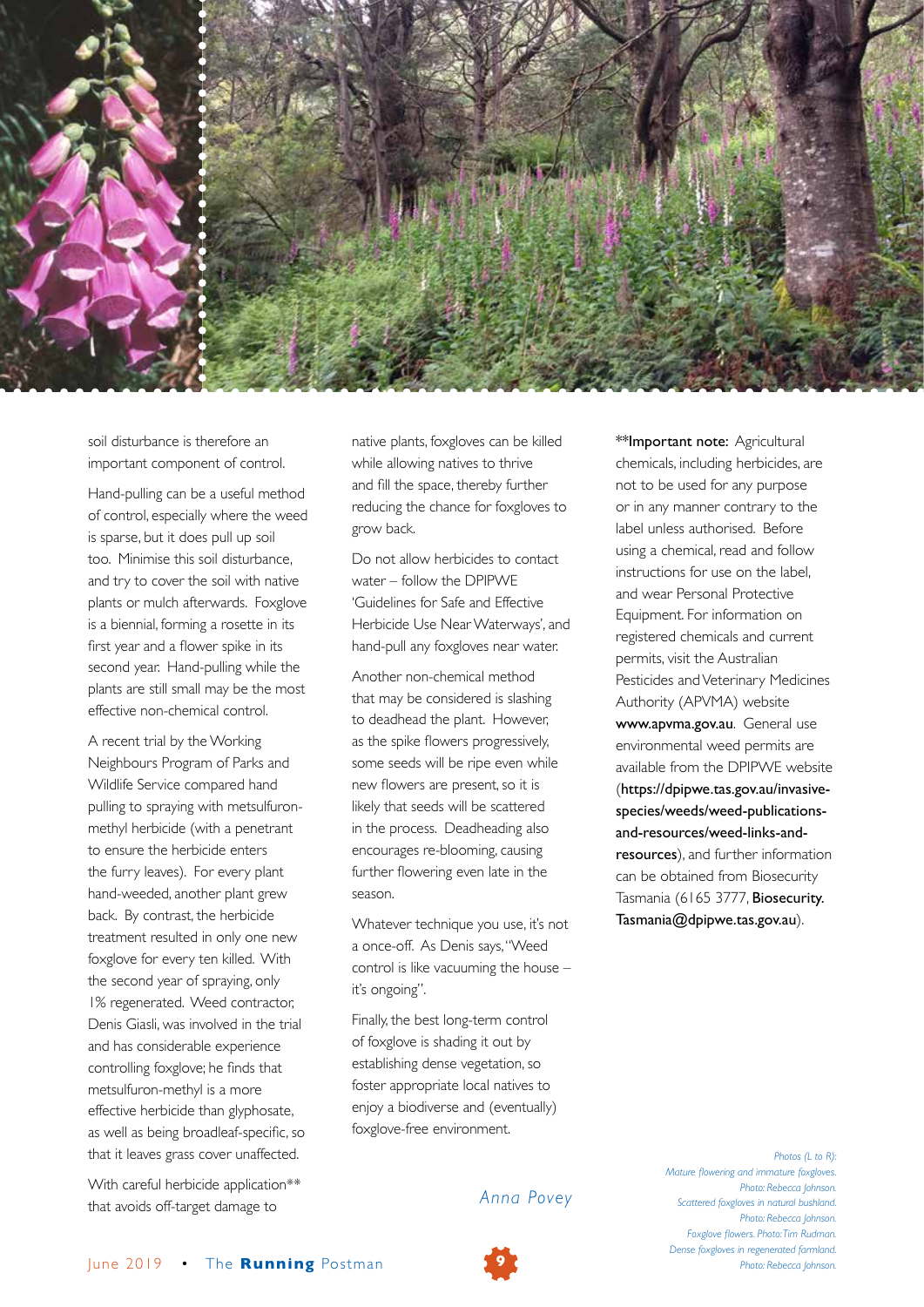

## Native hens – Tassie **'turbo chooks'**

'Turbo chook' is the affectionate name given to the Tasmanian native hen (*Gallinula mortierii*). However, they have no relationship whatsoever to domestic chickens but are related to a group of waterfowl known as rails. The native hen is a flightless bird standing approximately 45 cm tall with strong sturdy legs. It gets its nickname from its reputation as being a very fast runner, reaching speeds of 50 km/h. They are also good swimmers and will take to the water readily if pursued. You appreciate their speed when seeing them running in a straight line with their wings held tight by their side and neck outstretched – usually on their way to a confrontation with rivals that have breached their territory. Often other hens from neighbouring territories will join in. On the other hand, when chased they hold their wings out for balance, enabling them to make tight turns in their efforts to elude the pursuer.

Native hens are one of twelve Tasmanian endemic bird species, i.e. they are found nowhere else but Tasmania. They did occur in south east Australia, but became extinct

following the arrival of dingos and foxes. Being a flightless bird living on the ground, they are at high risk of predation. In the past, due to their high numbers in Tasmania, they were regarded as a pest species. Large populations were associated with a period of time in the 1940's to 50's when rabbit numbers were in plague proportions and hence rabbits provided an alternative food source for native carnivorous predators such as quolls, Tasmanian devils and birds of prey. With the introduction of myxomatosis, rabbit numbers severely declined making native hens prime prey for native carnivores. They are now listed as a protected species.

Native hens prefer to live where there is water, either near a stream, river or dam – or in my experience water bowls or artificial ponds!! They are grazers of grass and seeds and prefer open ground for foraging, especially pasture and grassy vegetation. They also eat insects and have been seen chasing low flying butterflies. Additionally, they require vegetation cover for shelter and to escape predators.

They are very territorial and tend to remain in the area of their birth often living in multi-generational groups. The structure of groups can be quite complex in terms of the number of mates a female may have and the number of juveniles remaining in the family group and territory.

They are charismatic birds with interesting social structure and behaviours – and are fascinating to watch. There have been at least two long term behaviour studies of Tasmanian native hens over a 3 to 8 year period. These studies have shown that native hens have a complex social and communication system (both vocally and visually). At least fourteen separate calls have been recorded, the most distinctive being a loud rasping sound which sounds like a saw cutting metal. This call is made by both males and females for aggressive territorial guarding – it is actually a two note call with the male call alternating with the female. Often several birds in the group will join in resulting in quite a noisy din which can be heard for some distance.

*Iona Mitchell*

*Photos (L to R): Native hen sheltering young chick. Photo: Peter Tonelli. Native hens at edge of artificial pond. Photo: Iona Mitchell Perfect size for a bath. Photo: Iona Mitchell.* **10** The **Running** Postman • June 2019

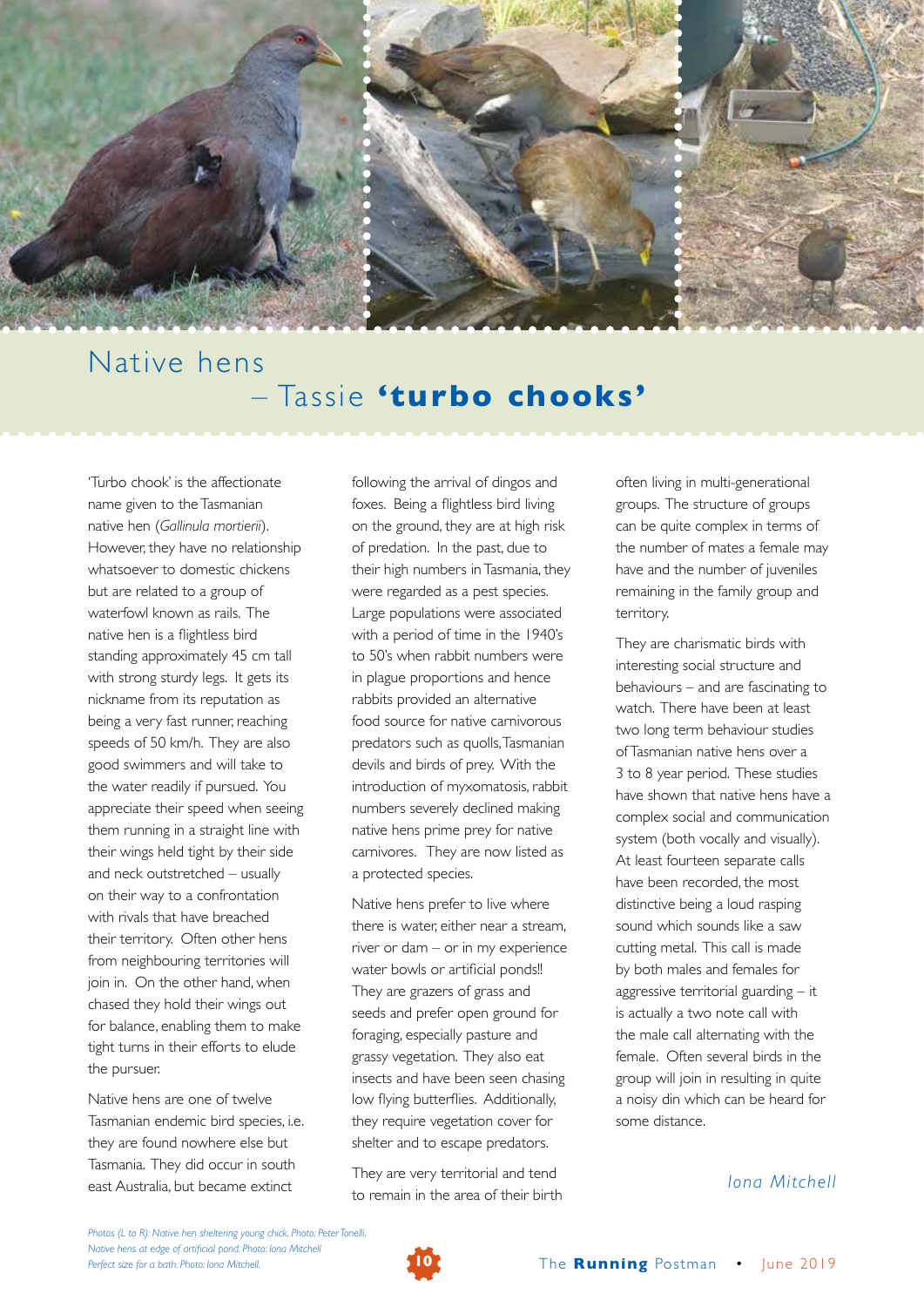## **Flip**ping useful resources



Since the publication of the EucaFlip, a portable folding weatherproof (laminated) guide to the eucalypts of Tasmania in 2007, a trend was started. Next came the TreeFlip, a life-sized guide to the native trees of Tasmania, followed by the FungiFlip and just recently the PooFlip, a life-sized guide to the scats of Tasmanian native mammals.

The EucaFlip is an excellent resource for identifying the native species of eucalypts which occur in Tasmania. The pictorial guide shows the real-life shape and size of juvenile and adult leaves with key features to note. The shape, size and number of gum nuts are also key features for identifying species, with excellent photos provided to show buds and the capsules they later mature into. The character of bark is also an identifying aspect and photos show good examples of this for the different species. Distribution maps show where you are likely to find each species, along with some information on their habitat preferences such as 'widespread in the lowlands (0 – 400 m asl) of the East Coast' for blue gums (Eucalyptus globulus), or 'Tasmanian endemic, one of the rarest of eucalypt species' for Morrisby's gum (E morrisbyi).

Similar to the layout of the EucaFlip, the TreeFlip is a foldout poster providing easy identification of most of the non-eucalypt Tasmanian native tree species. Life-sized photos show the leaf shape and form, flowers and fruits of 30 common tree species as well as the characteristics of the bark on the trunk and maps showing their likely distribution.

In early 2018 the FungiFlip, a pictorial guide to Tasmanian Fungi was released. This contains beautiful photos of around 270 macro fungi, showing the exquisite colour, form, texture and structure of the most common fungi species encountered in the bush. The FungiFlip captures the most commonly occurring species, but it also notes that these are just a fraction of the vast number of fungi species that occur with many species yet to be found and named. The species shown in the guide are grouped according to their morphology, such as "jelly fungi which are translucent, soft and rubbery spikes, 'ears', or 'brainlike' masses", or "agarics – fungi with true gills". I am sure once you have seen the beauty of fungi you'll become fascinated with them and will be looking for splashes of colour when next you are walking in the bush.

The most recent addition to the Flip guides, and my favorite so far, is the PooFlip, the life-sized guide to the scats of Tasmanian native mammals. The hand drawings of Tasmanian marsupial species by Jane Burrell of the Tasmanian Museum and Art Gallery are superbly detailed. Many native mammals are nocturnal and so may not be actually seen, but you will know they have been around from the scats (poo) they leave behind! The PooFlip has excellent photos showing the size, shape and form of scats with detailed descriptions of their texture and content. Many people have seen the characteristic cube shape of wombat scats, but you may not realise that scats packed with insects may very well be those of an eastern quoll or eastern barred bandicoot depending on the shape and size. This is where the PooFlip is most useful. It's a great resource for kids to get them interested and looking at the natural world around them..

### *Iona Mitchell*